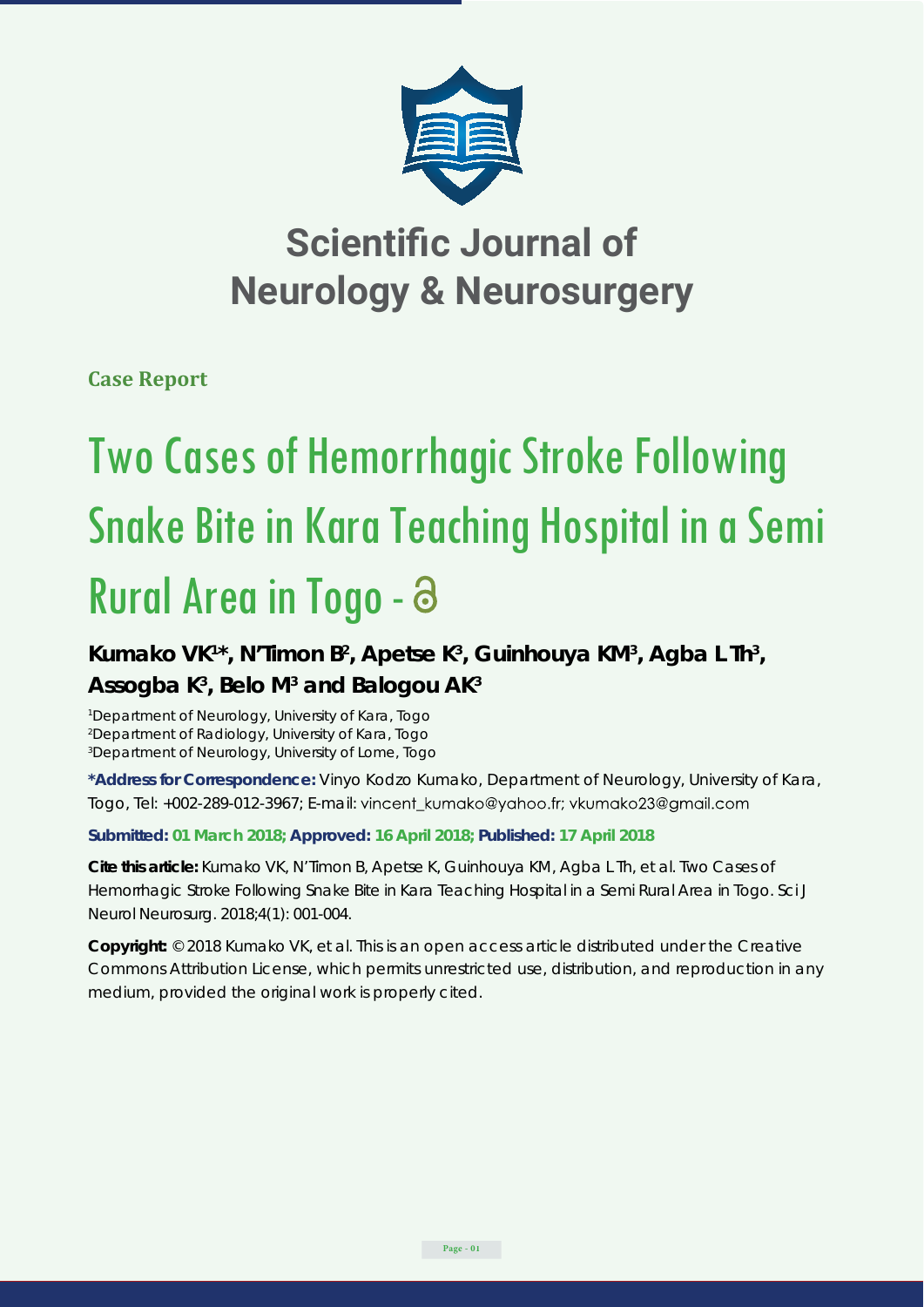#### **ABSTRACT**

**Introduction**: Envenomation is a public health problem in developing countries. Neurovascular complications are not exceptional.

**Observations:** We report two cases of hemorrhagic stroke which complicate an envenomation treated late.

The first patient was 27 years old woman, who had been admitted for right hemiparesis and aphasia two weeks after a viperidae bite. She was then treated with polyvalent antivenom (FAV-Afrique®).

The second patient was 31 years old man who was treated three days after the envenomation with a first dose of polyvalent antivenom (FAV-Afrique®). Twelve days later he presented left hemiparesis. He then received a second dose of polyvalent antivenom (FAV-Afrique®) because of supposed inefficiency of the first dose.

Both patients presented hemorrhagic stroke on CT-scan. They received symptomatic treatment with re-education. The outcome was favorable for both.

**Conclusion**: The morbidity and mortality related to envenomation by snake bite remains high in our environments. The neurovascular complications of these bites are often severe. Prevention by raising the awareness of target populations and better organization of our health systems will reduce the incidence and complications of these envenomation.

#### **INTRODUCTION**

Snake bite envenoming is a major public health problem in the sub-Saharan African. Morbidity and mortality are high because of the difficulties of access to care, especially antivenom (FAV-Afrique'), poverty and ignorance [1]. In sub-Saharan Africa, about 314 000 bites are recorded annually with about 7 300 deaths [2,3].

Envenomation by viperids causes visceral complications that are accompanied by sequelae in 1 to 10% of cases [4]. Serious neurological complications, such as muscle paralysis and stroke, are related to the toxic effects of venom on neuromuscular transmission and hemostasis [5].

We report two clinical cases of hemorrhagic stroke following a viperid bite recorded at Kara Teaching Hospital.

#### **Case 1**

A 27-year-old woman with unknown cardiovascular risk factor was referred to, Kara Teaching Hospital Neurology Unit from a Peripheral Care Unit for sudden right hemiplegia with aphasia evolving 24 hours before admission.

The patient had been bitten on her left foot by a viperid two weeks before. She had been treated by traditional healers and had not received an anti-venomous serum. A few hours before the onset of neurological signs the patient complained unusual headaches that were resistant to second-stage analgesic treatment. This farmer living in a village 10 km far from the city of Kara with no known past medical .The patient was not on any medication and there was no history of any substance abuse.

#### On admission, two weeks after the snakebite, the examination **revealed:**

- An expressive aphasia
- A proportional total right hemiplegia with abolished osteotendinous reflexes and an indifferent cutaneous-plantar reflex on the right side
- Sensitivity disorders were difficult to specify, secondary to the aphasia of the patient
- Absence of ocular motility disorders
- Papillary edema at the fundus examination

#### The cardiovascular examination had showed:

- A blood pressure at 150/100 mm Hg
- Absence of signs of heart failure
- Regular heart rhythm with tachycardia at 104 beats per minute

The rest of the physical examination was normal except an infected wound in the left foot

An emergency CT scan revealed a left precentral acute frontal hematoma extending to the ipsilateral caudate nucleus, with intraventricular extension in the left lateral ventricle with surrounding vasogenic edema (Figure 1).

The electrocardiogram was normal as was the chest x-ray.

#### The biological investigation showed:

- Hypochromic normocytic anemia at 8.8g/dl with predominantly neutrophil leukocytosis at 15300/mm3 with 13300 neutrophil/ mm<sup>3</sup>, platelets at 481000/mm<sup>3</sup>.
- Hyper uremia at 2.60g/l (0.15-0.45), serum creatinemia at 205 mg/l (7-14), a blood glucose level at 0.68 g/l (0.74-1.10), SGOT  $= 25$  IU/l (< 3), SGPT  $= 20$  IU/l (< 32), alkaline phosphatase  $= 202$  IU/l (98-279), Gamma GT = 123 IU/l (7-32), Na+ = 136 mmol/l (135-148), a serum potassium level 2.5 mmol/l (3.5- 5.3), 99 mmol/l (99-110) chloremia, 104 mg/l (90-110) serum calcium, 30 mg/l (25-50) phosphoremia.

The abdominal ultrasound showed bilateral stage 2 kidney acute failure.



**Figure 1:** Axial CT scan: left precentral acute frontal hematoma with extention to ipsilateral caudate nuclei and surrounding edema (A) with intraventricular flooding (B) Please use different colors for the arrows for hematoma, perilesional hematoma and for the intraventricular extension. In the images bleed in the caudate head is not seen.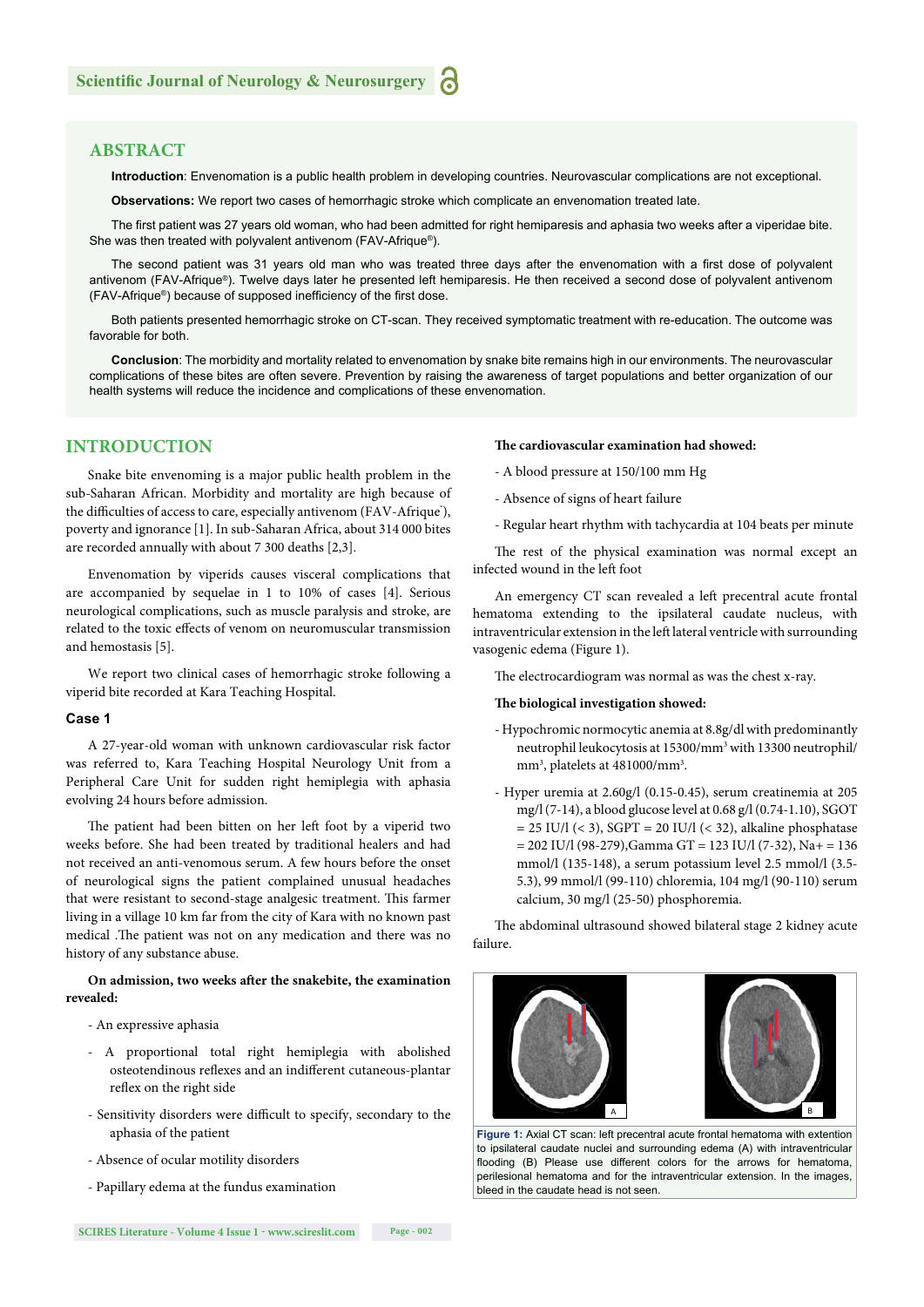#### **Scientific Journal of Neurology & Neurosurgery**

The diagnosis of left frontal hematoma by envenomation was made. The patient - received an emergency treatment with Anti-Venomous Serum (SAV), an anti-edematous (Mannitol 20 %), cerebral motor physiotherapy with speech therapy.

The kidney check-up after one week of admission, had shown a serum creatinine level of 109 mg/l compared with 205 mg/l at the admission and urea at 2.91 g/l versus 2.60 g/l at the admission. After sixteen days of hospitalization, the patient was - stable. We could not carry out the biological examinations and the cerebral scanner of control for lack of financial means. However, there has been a good clinical outcome.

#### **Case 2**

This was a 31-year-old farmer referred patient from a peripheral hospital (related to the prefecture/ bigger than peripheral) hospital located 52 km from Kara Teaching Hospital for left hemiparesis.

The patient had been bitten two weeks earlier by a viperid and taken care of at Kante district Hospital, located fifty-two kilometers from Kara Hospital. Despite the first dose of anti-venomous serum three days after the bite, the patient presented a severe anemia, which led to his transfer to Kara Teaching Hospital where he had transfusion with several additional doses of SAV. The patient's clinical condition had been stabilized and the patient released after eight days of hospitalization B.

Two days after his return home the patient had been readmitted for sudden stroke preceded by severe headaches rated 8/10 at the EVA with nausea and vomiting. The patient was readmitted to the referred Kara CHU of the Kante Prefectural Center.

The examination on admission, three weeks after he has been bitten demonstrated

- Normal vigilance with no phasic disorder
- -He had a predominantly brachio-facial left hemiparesis with segmental strength at 3/5 on the upper and 4/5 on the lower limbs, diminished osteotendinous reflexes and a Babinski sign.
- There was a left polymodal hemihypoesthesia.
- There was a minor left visuospatial hemineglect
- He had a left homonymous hemianopia
- He had a normal fundus examination
- He had no of oculomotor disorder
- The rest of the neurological examination was normal

At the cardiovascular level, the examination made it possible to note that:

- He had a blood pressure of 150/70 mmHg on the right arm and 144/71 on the left arm.
- There was a regular pulse at 88 beats per minute
- -There was absence of peripheral signs of heart failure
- -There were regular heart sounds at 88 beats per minute without added breath or noise.
- The examination of lungs was normal
- The rest of the physical examination.

**SCIRES Literature - Volume 4 Issue 1 - www.scireslit.com Page - 003**

The cerebral CT scan revealed acute right parietal cortical hematoma with obliteration of the occipital horn of ipsilateral lateral ventricle and surrounding edema (Figure 2: C and D).

Complete blood count at the admission showed an anemia with 9.8 g/dl of hemoglobin, platelets at 481000/mm3. The chest Xray, the electrocardiogram and the bottom of the eyes were normal. HIV serology was negative. The activated partial thromboplastin time was 29 seconds (25-39), the prothrombin time was 84% (70-100), the serum sodium was 135 mmol/l (135-148), the serum potassium was 3.8 mmol/l (3.5-5.3), and the plasma chloremia level was 100 mmol/l (98-110).

After ten days of hospitalization, the patient clearly recovered with a segmental force of  $4 + / 5$  to the deficit members.

After ten days of hospitalization, there was a favorable outcome. We could not carry out the biological examinations and the cerebral scanner of control for lack of financial means. However, there has been a good clinical outcome.

#### **DISCUSSION**

We report two cases of intra cerebral hematoma in two young patients with no significant past history, aged 27 and 31 years respectively. These intra cerebral hematomas complicated from a snake bite with a delay in antivenom (FAV-Afrique') treatment. These hematomas are explained by the action of snake venom. Indeed, various disturbances of hemostasis can occur as a result of a snake bite [6]. Almost all Ophidian species responsible for serious human or fatal human envenomation are known. Venoms of these snakes are rich in proteins interfering with haemostasis, including many enzymes. These proteins can be classified in four groups according to their action (prothrombin activator, thrombin-like enzymes, factor X and factor V activators). Proteins disrupting primary haemostasis can both activate and inhibit platelets: phospholipases A2, serine proteases and metalloproteases, L-amino acido-oxidases, phosphoesterases, disintegrins, type C lectins, dendropeptins, aggregoserpentins, thrombolectins. Proteins interfering with coagulation are distinguished between procoagulant proteases and anticoagulant proteases. The venom components acting on fibrinolysis are fibrinolytic enzymes or plasminogen activators. The most common clinical consequence of these mechanisms is a local or diffuse hemorrhagic syndrome including often fatal intracranial hemorrhage [6].

However, cases of hemorrhagic stroke by envenomation are rare and reported in the literature as clinical cases [7-9]. Their interest lies in their evolution, often marked by dramatic or even fatal complications [10]. It is therefore necessary to set up a mechanism for rapid or even free management of snakebite cases in at-risk environments by the



**Figure 2:** Cerebral CT scan: Acute right parietal cerebral hematoma with surrounding edema Please use different colors for hematoma and edema.